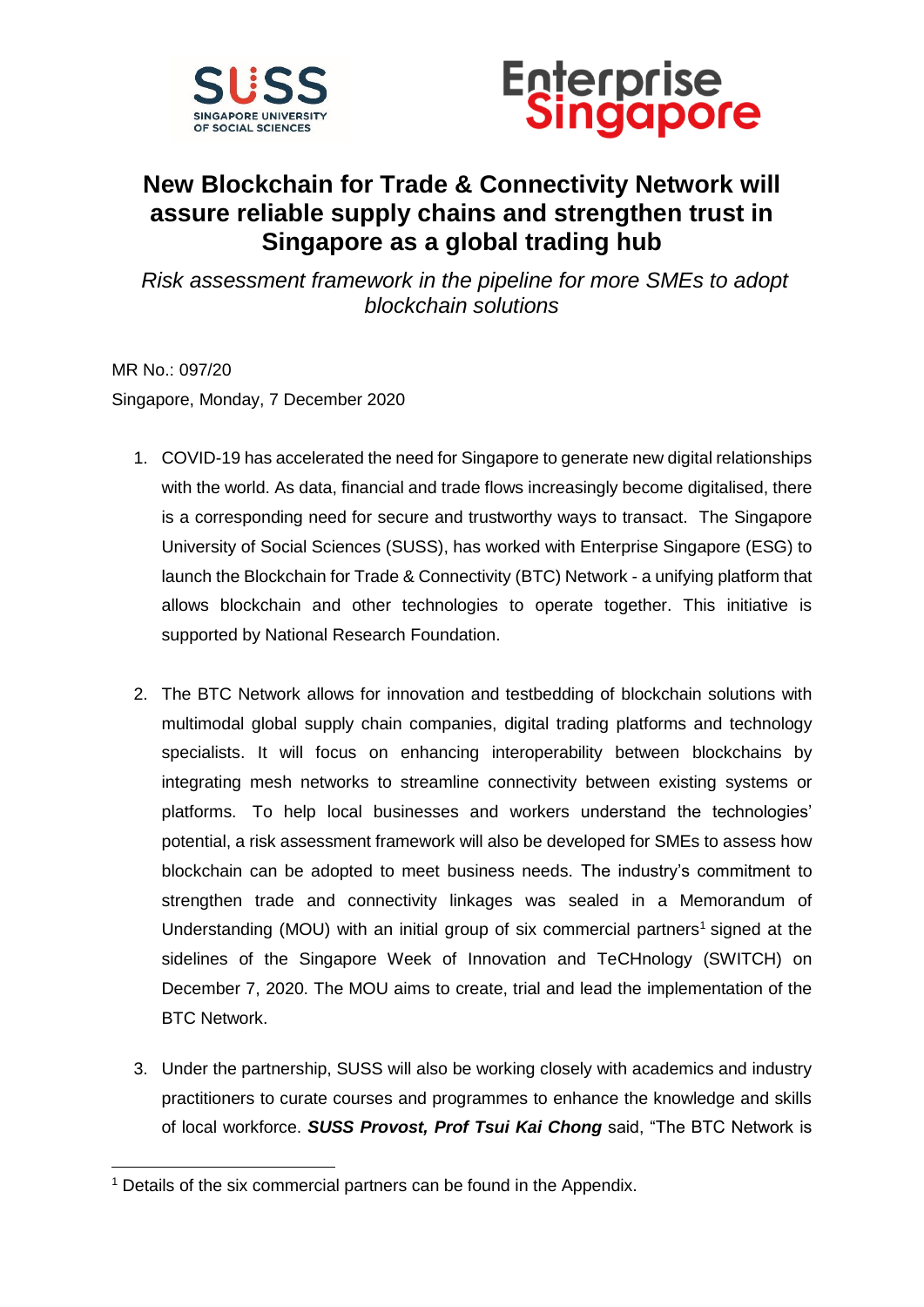

### **Enterprise** Singapore

one of SUSS's endeavours in harnessing transformative technologies to serve society's changing needs and contribute to building an inclusive and resilient society for social good. We are excited that the resulting programmes and courses will better equip our students and adult learners with future-ready digital capabilities."

4. The BTC Network is expected to reduce barriers to trade and advance the trade and connectivity sector into a digital future that is secure and effective. *Assistant Chief Executive, ESG, Mr Satvinder Singh* said, "Assuring reliable supply chains and trusted connectivity to the world are key considerations that will maintain our status as a trade and connectivity hub. Through the BTC network, we can connect enterprises with Institutes of Higher Learning (IHLs) to co-create or adopt digital solutions that will promote greater efficiency and transparency across global supply chains. We will continue to work with SUSS and industry partners to help Small and Medium Enterprises (SMEs) assess the resilience of their current operations with the risk assessment framework and promote the adoption of blockchain technology for business confidence and growth."



*Caption: Group photo of signatories and witnesses at the virtual MOU Signing Ceremony*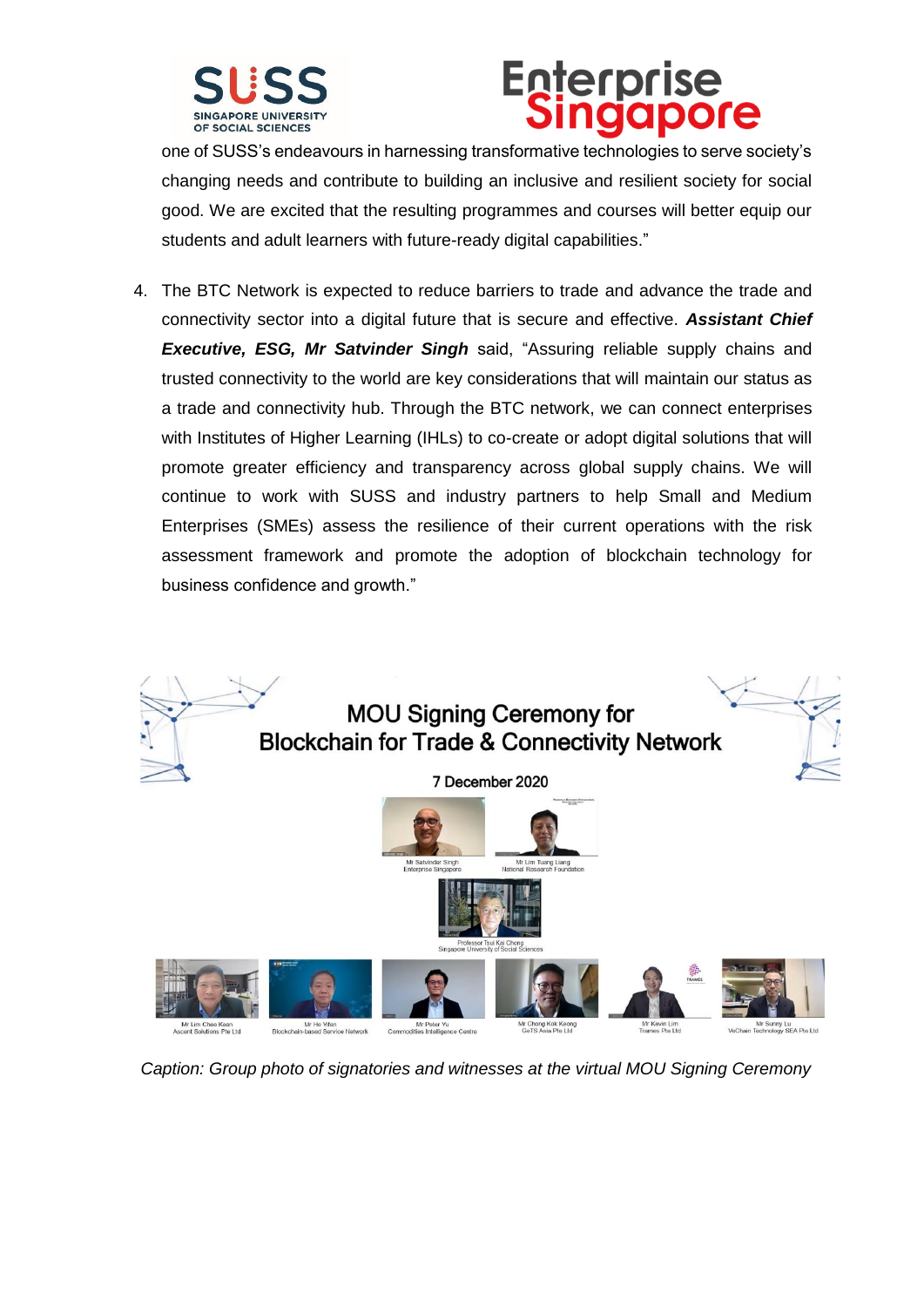



5. As an affirmation on the immutability of blockchain technology, the MOU was also hashed and uploaded to VeChain's (please refer to Appendix) public blockchain network.

 $-$  END $-$ 

#### **For media queries and interviews, please contact**:

#### **Singapore University of Social Sciences**

Valerie Ng (Ms)  $\sqrt{a}$  Tian Zhiyuan (Mr) Senior PR Manager Manager Manager Mobile phone: +65 9338 7411 Mobile phone: +65 9877 0832 Email: [valeriengww@suss.edu.sg](mailto:valeriengww@suss.edu.sg) Email: [ztian@suss.edu.sg](mailto:ztian@suss.edu.sg)

#### **Enterprise Singapore**

Fazilah Latif (Ms) Corporate Communications, Enterprise Singapore M : + 65 9009 1973 E : [fazilah\\_latif@enterprisesg.gov.sg](mailto:fazilah_latif@enterprisesg.gov.sg)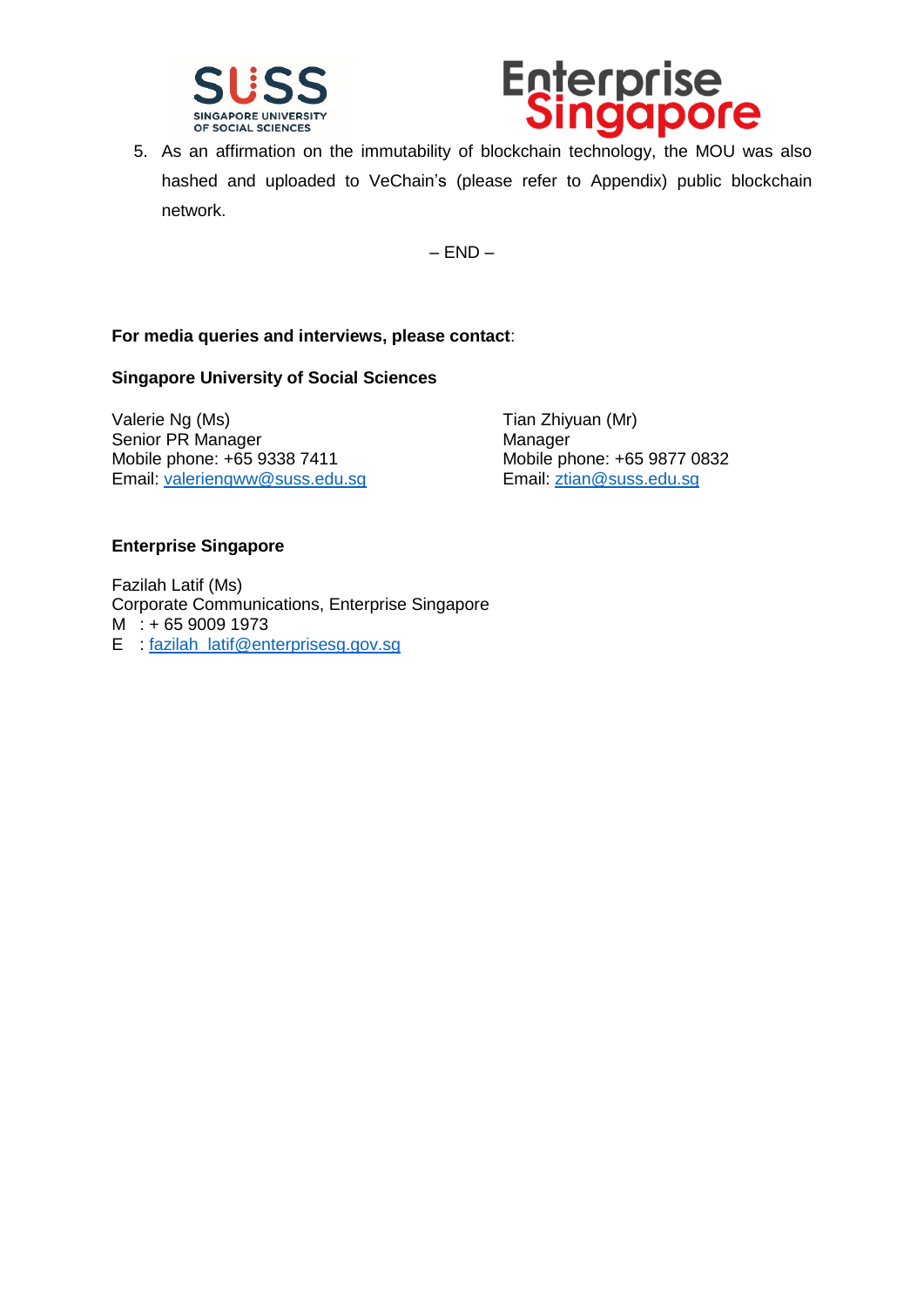

### **Enterprise<br>Singapore**

#### **About the Singapore University of Social Sciences**

SUSS is a university with a rich heritage in inspiring lifelong education, and transforming society through applied social sciences. We develop work-ready graduates and workadaptive alumni to their fullest potential through our 3H's education philosophy – 'Head' for professional competency with applied knowledge, 'Heart' for social awareness to meet the needs of the society, and 'Habit' for passion towards lifelong learning.

We offer over 70 undergraduate and graduate programmes, available in full- and part-time study modes, which are flexible, modular and inter-disciplinary, catering to both fresh school leavers and adult learners. SUSS also offers a broad range of continuing education and training modular courses for the professional skills upgrading of Singapore's workforce.

Our programmes and courses are offered by our five schools:

- S R Nathan School of Human Development
- School of Business
- School of Humanities and Behavioural Sciences
- School of Law
- School of Science and Technology

To date, over 35,000 graduates have experienced our unique brand of education, and each year, about 15,000 students are pursuing their full- and part-time studies with us.

The [Institute for Adult Learning \(IAL\),](https://www.ial.edu.sg/?utm_source=suss_website&utm_medium=webpage&utm_campaign=ial-info&utm_content=page-who-we-are) as part of SUSS, leads in the field of research on adult learning to build capabilities of the training and adult education sector in Singapore and beyond.

For more information on SUSS, please visit [www.suss.edu.sg](http://www.suss.edu.sg/)

#### **About Enterprise Singapore**

Enterprise Singapore (ESG) is the government agency championing enterprise development. We work with committed companies to build capabilities, innovate and internationalise.

We also support the growth of Singapore as a hub for global trading and startups, and build trust in Singapore's products and services through quality and standards.

Visit [www.enterprisesg.gov.sg](http://www.enterprisesg.gov.sg/) for more information.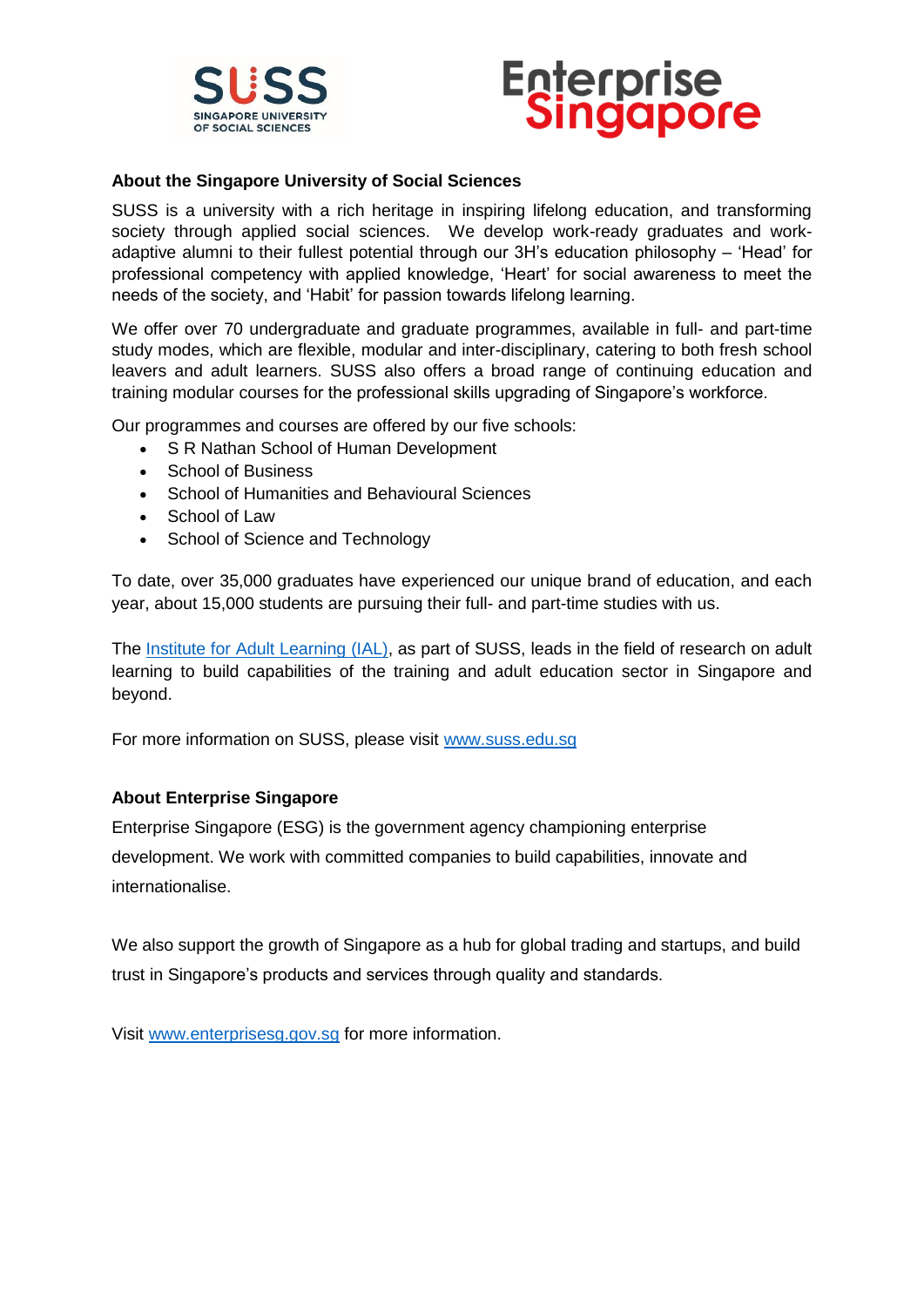

## **Enterprise**<br>Singapore

#### **APPENDIX**

| <b>Name</b>          | <b>Description</b>                                                            |
|----------------------|-------------------------------------------------------------------------------|
| Ascent               | Ascent Solutions Pte Ltd ("Ascent") is a Singapore incorporated company       |
| <b>Solutions Pte</b> | specializing in IoT solutions for the verticals of Logistics/ Supply Chain,   |
| Ltd                  | Infrastructure and Trade Finance. With its in-house software, engineering     |
|                      | and professional service teams, Ascent offer our global community the         |
|                      | support and control over their technology deployments that they need.         |
|                      | Ascent specializes in track and trace solutions using cutting edge IoT        |
|                      | technologies such as GPS, Satellite, M2M Roaming Data, RFID, Bluetooth        |
|                      | Low Energy, custom sensor builds & blockchain technology. Since the           |
|                      | founding in 2010, Ascent has grown exponentially with both its core local     |
|                      | team and overseas supporting teams consistently striving to deliver quality   |
|                      | hardware, platforms and services to the global community.                     |
| Blockchain-          | Blockchain-based Service Network ("BSN") is a cross-cloud, cross-portal,      |
| based                | cross-framework blockchain-based infrastructure network, which integrates     |
| Service              | cloud resources, underlying frameworks, operating environments,               |
| <b>Network</b>       | certificate management, development SDK and gateway API together to           |
|                      | provide developers one-stop-shop to deploy and manage all kinds of Dapps      |
|                      | conveniently and at low cost. Red Date Tech oversees the R&D and daily        |
|                      | operation and maintenance of the BSN.                                         |
| Commodities          | Commodities Intelligence Centre ("CIC") is a global trading platform for      |
| Intelligence         | physical commodities including Ferrous & Non-Ferrous Metals, Chemicals        |
| Centre               | & Plastics, Oil & Petroleum, and Agri Commodities. Officially launched in     |
|                      | Singapore on 12 Oct 2018, CIC is a Joint Venture between China-based          |
|                      | ZALL Smart Commerce Group, Global eTrade Services (GeTS) and                  |
|                      | Singapore Exchange (SGX) to build trade connectivity through digital          |
|                      | marketplaces and to grow a vibrant trading ecosystem in Singapore. CIC        |
|                      | aims to revolutionize commodity trading and facilitate cross-border trade     |
|                      | through deal matching, trade finance, supply chain logistics, track and trace |
|                      | and global trade compliance. Since its establishment in October 2018, CIC     |
|                      | has achieved a GMV (Gross Merchandise Volume) of more than US\$12.7           |
|                      | billion (S\$17.7 billion), with over 5,000 registered users covering markets  |
|                      | including Singapore, Malaysia, Indonesia, India, China, among other           |
|                      | countries in Asia.                                                            |